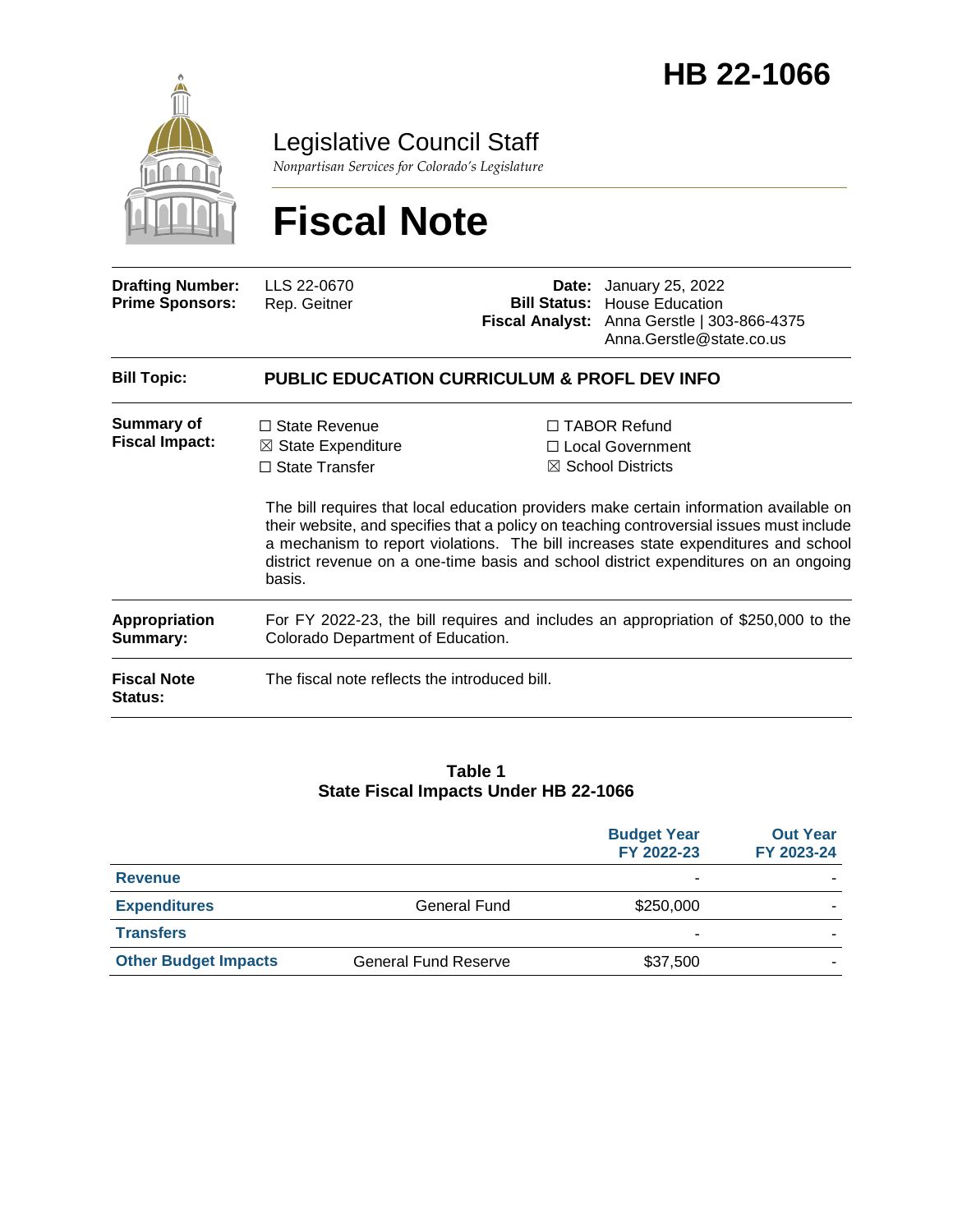Page 2

# January 25, 2022 **HB 22-1066**

## **Summary of Legislation**

The bill requires that local education providers (LEPs) make certain information available on their website, to be updated at least annually, and allows them to adopt a policy on teaching controversial subjects.

**Educational materials.** Beginning in the 2022-23 school year, the bill requires that LEPs make the following information available on their website:

- a list of written and electronic educational materials used in teaching preschool through grade 12, including the title, internet address, publisher, publication date, and international standard business number, if applicable, for each item listed;
- a copy of each survey, nonacademic assessment and evaluation distributed to students; and
- a list of each electronic device and educational program or software that collects biometric data from students, and the grades, subjects, and courses in which they're used.

LEPs must make a copy of any item available to parents upon request, and may not impose a nondisclosure requirement on a parent who requests a copy of any education materials.

**Professional development information.** Beginning in the 2022-23 school year, the LEP must make the following professional information available on their website:

- an explanation of professional development requirements for its educators, including the required number of course credits or hours and the length of time to complete them;
- the options available to educators for meeting professional development requirements;
- the average amount of money the LEP spends annually to provide professional development; and
- the activities the LEP provides to its educators to meet educator license renewal requirements, by type of educator, for the past three school years.

**Controversial subjects.** The bill specifies that the governing board for an LEP may adopt a policy concerning the teaching of controversial issues. If adopted, the policy must include procedures for a person to report a violation to the governing board. The policy must also be posted on the LEP's website.

**Appropriation.** In FY 2022-23, the bill appropriates \$250,000 to the Colorado Department of Education (CDE) to equally distribute to small rural school districts to offset the costs of implementing the bill.

### **State Expenditures**

The bill increases state expenditures by \$250,000 in FY 2022-23, to be distributed to small rural school districts to offset the costs of implementing the bill. CDE will incur a minimal workload increase to distribute the funds equally to each eligible district.